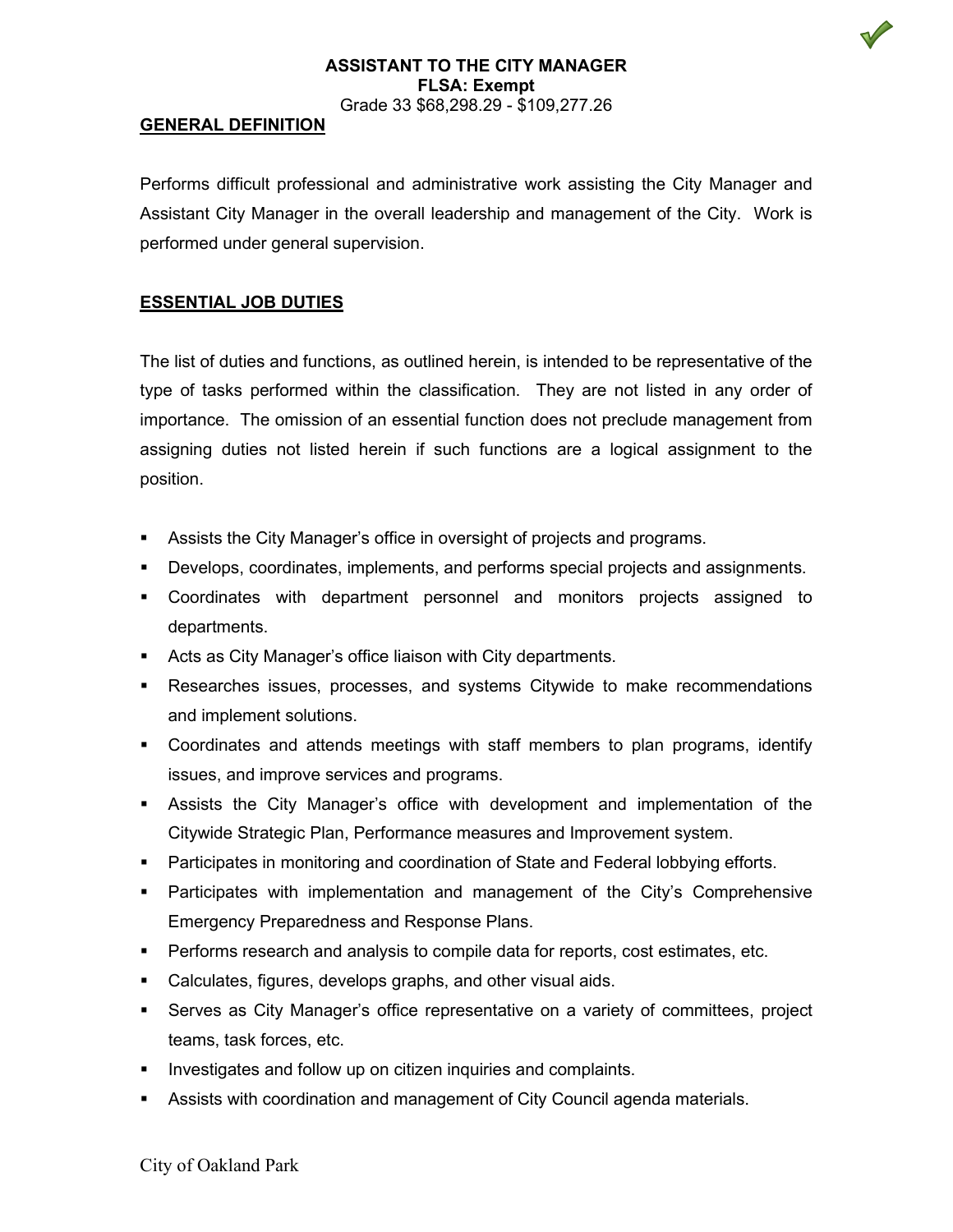# **ASSISTANT TO THE CITY MANAGER FLSA: Exempt**

Grade 33 \$68,298.29 - \$109,277.26

- Oversees purchasing, grants and other related functions within the City Manager's office.
- **Performs related and other assigned tasks as required.**

## **KNOWLEDGE, SKILLS & ABILITIES**

- Extensive knowledge of public administration principles and modern management theory.
- Knowledge of the functions and organization of municipal government, including the functions and operations of departments, divisions, and work units.
- Knowledge of Leadership Development practices and principles and methods for implementation within municipal government organizations.
- Ability to evaluate complex systems and make recommendations for simplification and improvement.
- Ability to prepare concise, informative reports and recommendations.
- Ability to establish and maintain effective working relationships with co-workers, management, elected officials and citizens.

## **PHYSICAL REQUIREMENTS**

The City of Oakland Park is an Equal Opportunity Employer. In compliance with the Americans with Disabilities Act (42 U.S.C.12101 et.seq.), the City of Oakland Park will provide reasonable accommodations to qualified individuals with disabilities and encourages both prospective and current employees to discuss potential accommodations with the employer. The physical demands described here are representative of those that must be met by an employee to successfully perform the essential functions of this job.

Tasks involve the ability to exert light physical effort in sedentary to light work, but which may involve some lifting, carrying, pushing and/or pulling of objects and materials of light weight (5-15 pounds). Tasks may involve extended periods of time at a keyboard or workstation. Work is performed in usual office conditions with rare exposure to